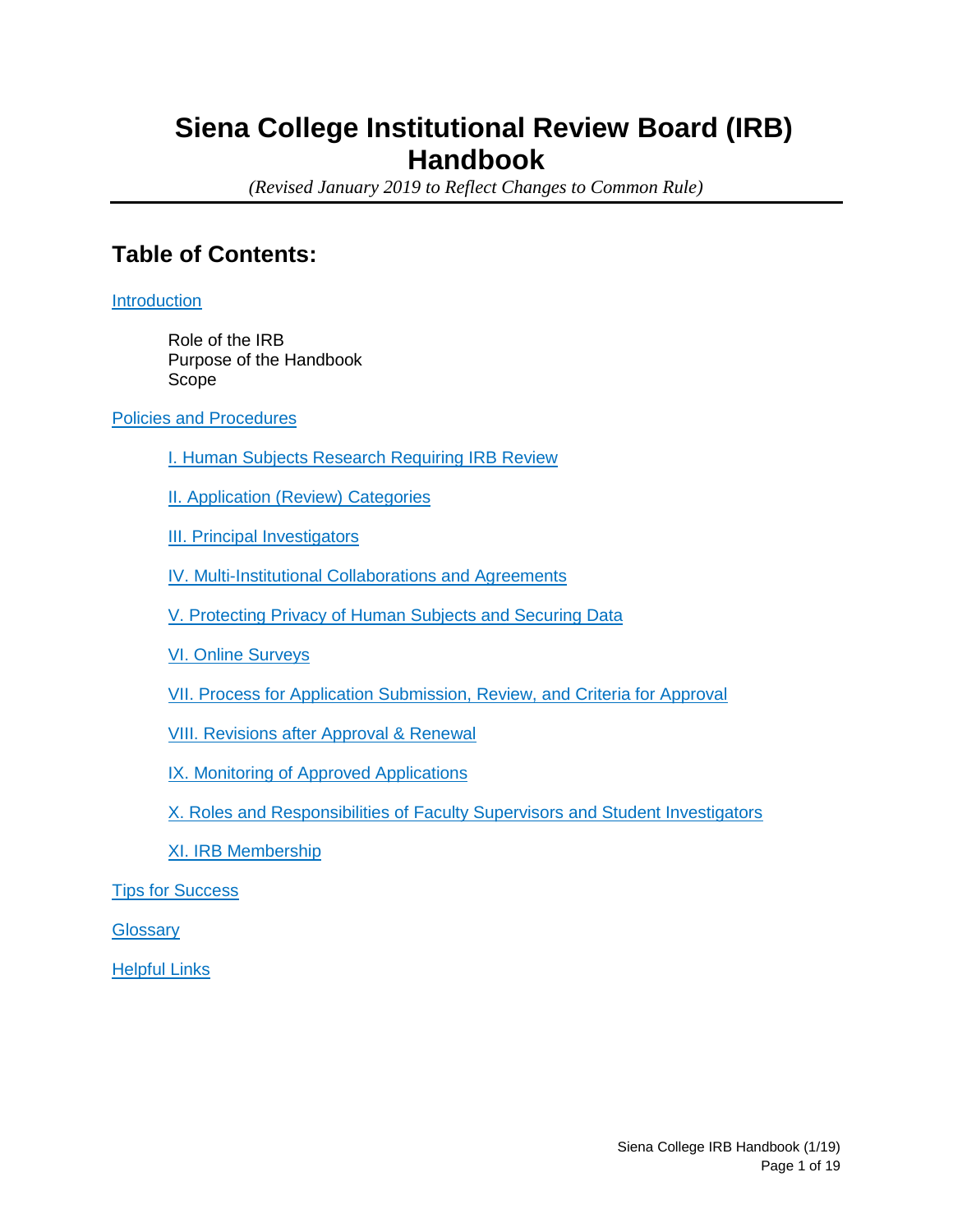# <span id="page-1-0"></span>**Introduction**

#### **Role of the IRB**

The role of the Institutional Review Board (IRB) is to protect the rights and welfare of people participating as subjects in research while facilitating and promoting ethical research by Siena College faculty, staff, and students. The IRB follows a federallymandated process to review research proposals that involve human subjects.

#### **Purpose of the Handbook**

The Siena College IRB Handbook is designed to provide information about the IRB process and the roles and responsibilities of the IRB, faculty supervisors, and research investigators (principal investigators and co-principal investigators).

Additional information including templates may be found on the [IRB website.](https://www.siena.edu/offices/institutional-effectiveness/institutional-review-board/) Please feel free to consult the IRB [\(irb@siena.edu\)](mailto:irb@siena.edu) at any point in the process of determining if IRB involvement is required or during the completion of an IRB application. The IRB welcomes the opportunity to assist members of the Siena community in the completion and submission of thorough and accurate applications.

#### **Scope**

The IRB process pertains only to research involving human beings as subjects, and the Siena College IRB is required by the U.S. Department of [Health & Human Services](http://www.hhs.gov/about/index.html) (DHHS), [Office for Human Research Protections](http://www.hhs.gov/ohrp/) (OHRP) to review and approve all research conducted by any Siena College constituent or affiliate that involves human subjects. As prescribed by the Code of Federal Regulations [\(45 CFR Part 46\)](http://www.hhs.gov/ohrp/humansubjects/guidance/45cfr46.html) -- also known as the Common Rule -- the IRB helps to protect the rights and welfare of these subjects. The IRB has the authority to approve, require modifications, or disapprove all research activities that fall within its jurisdiction as specified by DHHS. Research must be approved by the IRB *prior* to initiating any activities associated with the research, on or off campus.

On January 19, 2017 DHHS released a new version of the Common Rule, effective on or before January 21, 2019. Siena College began complying with the revised Common Rule on January 14, 2019 (beginning of the Spring semester).

Please note: Research involving vertebrate animals must be reviewed and approved or exempted by the Siena College Institutional Animal Care and Use Committee (IACUC).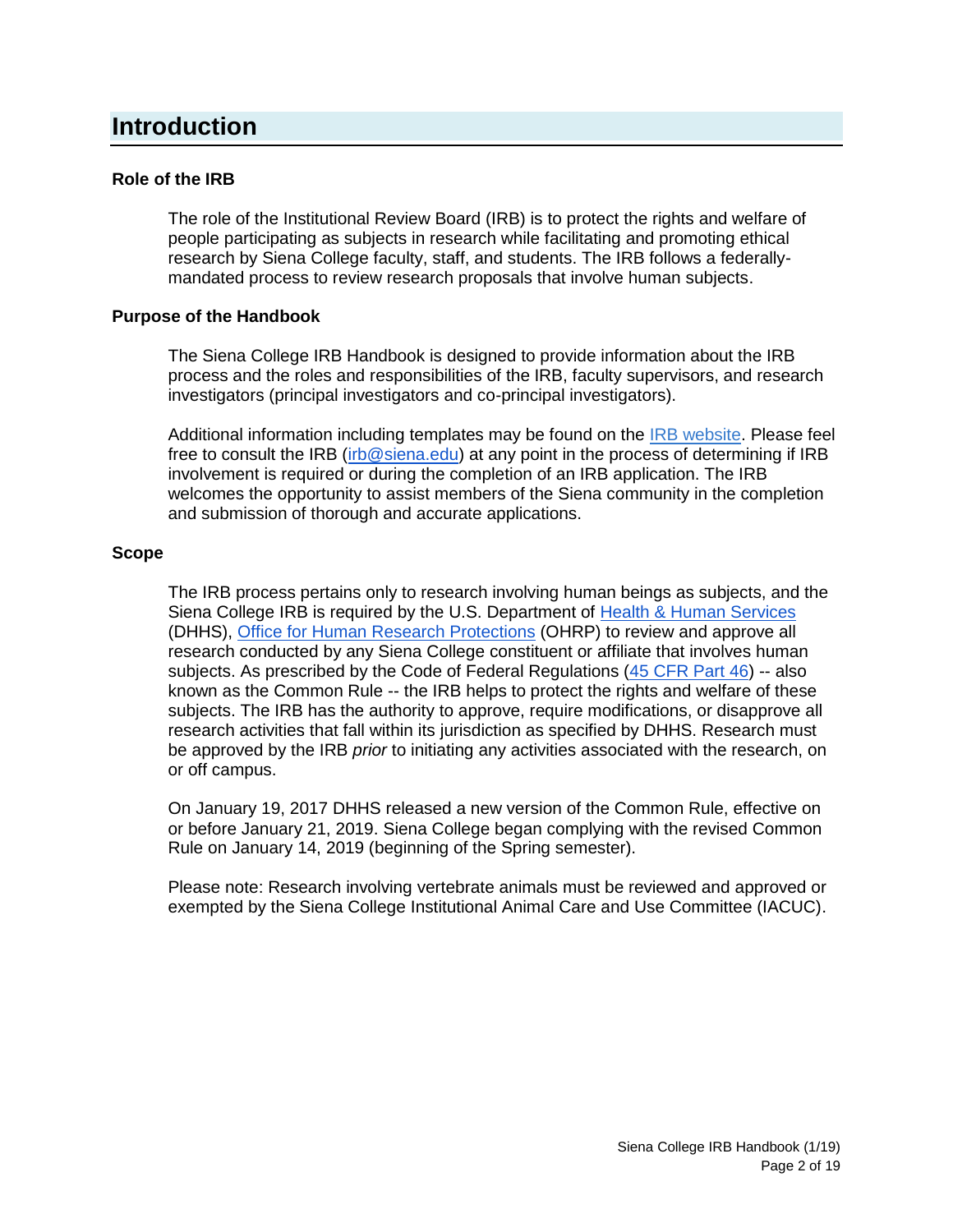## <span id="page-2-1"></span><span id="page-2-0"></span>I. Human Subjects Research Requiring IRB Review

Siena College students, faculty, administrators, staff, and other Siena College constituents conducting research (see 1 below) with human subjects (see 2 below) will be required to submit an IRB application unless a project is not defined as research by OHRP.

1) OHRP defines "research" as "a systematic investigation, including research development, testing and evaluation, designed to develop or contribute to generalizable knowledge. Activities which meet this definition constitute research for purposes of this policy, whether or not they are conducted or supported under a program which is considered research for other purposes. For example, some demonstration and service programs may include research activities. For purposes of this part, the following activities are deemed not to be research:

> (1) Scholarly and journalistic activities (e.g., oral history, journalism, biography, literary criticism, legal research, and historical scholarship), including the collection and use of information, that focus directly on the specific individuals about whom the information is collected.

(2) Public health surveillance activities, including the collection and testing of information or biospecimens, conducted, supported, requested, ordered, required, or authorized by a public health authority. Such activities are limited to those necessary to allow a public health authority to identify, monitor, assess, or investigate potential public health signals, onsets of disease outbreaks, or conditions of public health importance (including trends, signals, risk factors, patterns in diseases, or increases in injuries from using consumer products). Such activities include those associated with providing timely situational awareness and priority setting during the course of an event or crisis that threatens public health (including natural or man-made disasters).

(3) Collection and analysis of information, biospecimens, or records by or for a criminal justice agency for activities authorized by law or court order solely for criminal justice or criminal investigative purposes.

(4) Authorized operational activities (as determined by each agency) in support of intelligence, homeland security, defense, or other national security missions."

- 2) A ["human subject"](https://www.ecfr.gov/cgi-bin/retrieveECFR?gp=&SID=83cd09e1c0f5c6937cd9d7513160fc3f&pitd=20180719&n=pt45.1.46&r=PART&ty=HTML#se45.1.46_1102) is a living individual about whom an investigator (whether professional or student) conducting research obtains
	- $\checkmark$  data through intervention or interaction with the individual or
	- $\checkmark$  identifiable private information.

OHRP has a helpful [decision chart](https://www.hhs.gov/ohrp/sites/default/files/full-2016-decision-charts.pdf) to assist with determining if a project qualifies as research with human subjects.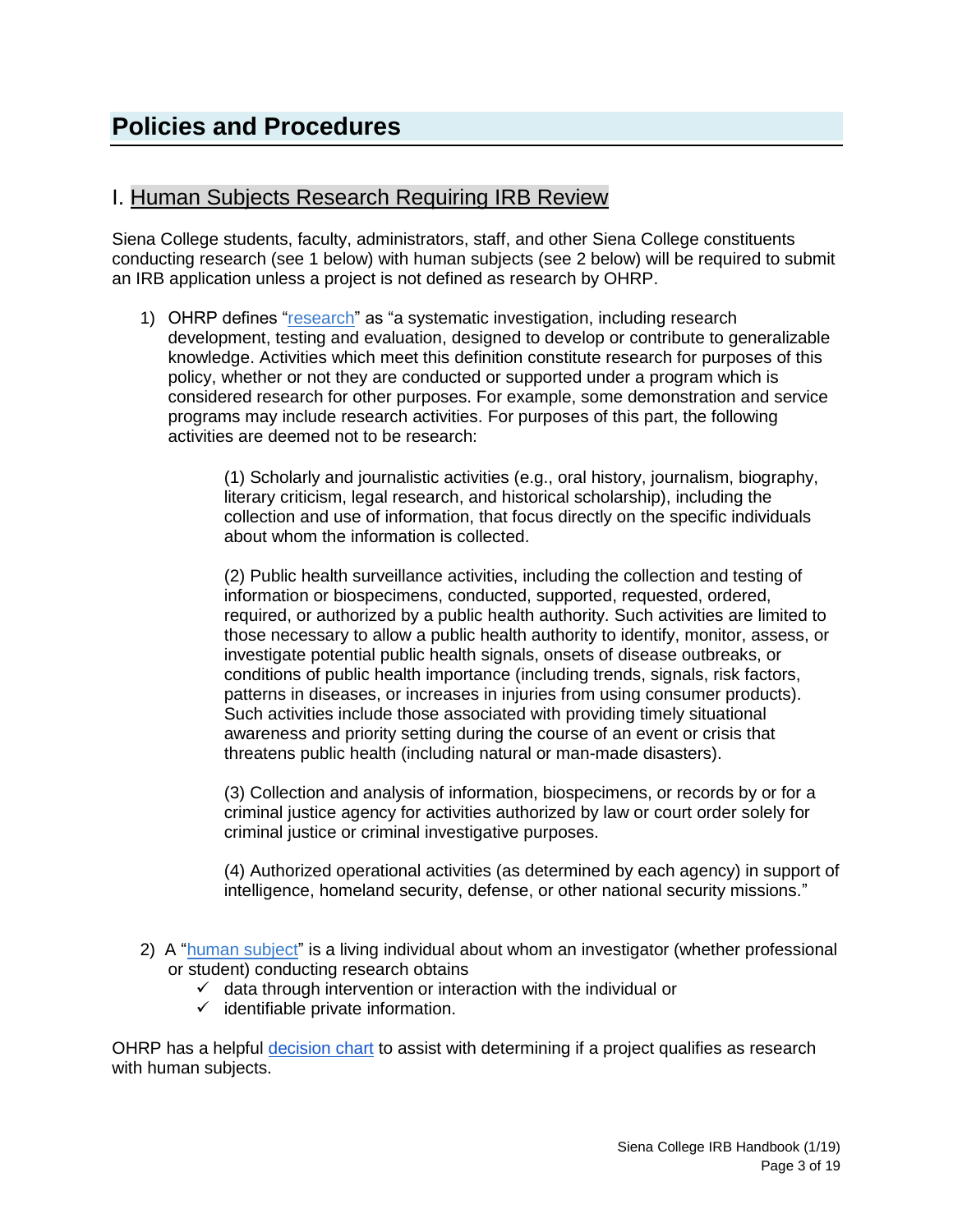If the research project meets both of these federal definitions, an IRB application will need to be submitted and reviewed by the Siena College IRB.

## <span id="page-3-0"></span>II. Application (Review) Categories

There are four types of IRB reviews: *Exempt***,** *Exempt Limited, Expedited***, and** *Full, all of which require submission of an application*. While the researcher is encouraged to identify the level of requested review, the IRB makes the final determination of review category. A brief description of each review type is given below. Please visit the [IRB website](https://www.siena.edu/offices/institutional-effectiveness/institutional-review-board/irb-application-categories/) or click here for a full description of each type of review.

### **Exempt**

Under certain circumstances, human subject research activities subject to the IRB may be granted [exempt](https://www.ecfr.gov/cgi-bin/retrieveECFR?gp=&SID=83cd09e1c0f5c6937cd9d7513160fc3f&pitd=20180719&r=PART&n=pt45.1.46#se45.1.46_1104) status. The significance of exempt status is that the research activity is not monitored by the IRB. Assuming the project does not change, it also is not subject to continuing IRB oversight. Exempt status does not lessen the ethical obligations to subjects as articulated in the Belmont Report and in disciplinary codes of professional conduct. Thus, depending on the circumstances, researchers performing exempt studies may need to make provisions to obtain informed consent, protect confidentiality, minimize risks, and address problems or complaints. To be deemed exempt, research activities must be reviewed by the IRB and determined to fall within one or more of the eight exemption categories outlined by federal regulations:

| <b>Informed Consent?</b>                   | Typically not required             |
|--------------------------------------------|------------------------------------|
| Who Reviews?                               | IRB chair or one member of the IRB |
| <b>Expected Time Frame for a Decision?</b> | ∣ 1-2 weeks                        |

### **Exempt Limited**

A [limited](https://www.ecfr.gov/cgi-bin/retrieveECFR?gp=&SID=83cd09e1c0f5c6937cd9d7513160fc3f&pitd=20180719&r=PART&n=pt45.1.46#se45.1.46_1109) IRB review is a type of expedited review process required in the Revised Common Rule. Its purpose is to ensure privacy/confidentiality protections are in place with exempt research that involves the collection or use of sensitive, identifiable data (exemptions 2, 3 and 8) and, for exemption 7, that "broad consent" was obtained and (if appropriate) documented according to an approved protocol. For exempt studies involving access to PHI (e.g., from medical records), the required Privacy Board review may be integrated with Limited IRB Review by the same assigned reviewer.

| <b>Informed Consent?</b>                   | Required                                |
|--------------------------------------------|-----------------------------------------|
| Who Reviews?                               | IRB chair or one experienced IRB member |
| <b>Expected Time Frame for a Decision?</b> | 2-3 weeks                               |

### **Expedited**

An IRB may use the [expedited](https://www.ecfr.gov/cgi-bin/retrieveECFR?gp=&SID=83cd09e1c0f5c6937cd9d7513160fc3f&pitd=20180719&r=PART&n=pt45.1.46#se45.1.46_1110) review procedure to review the following: (1) Some or all of the research appearing on the list described below, unless the reviewer determines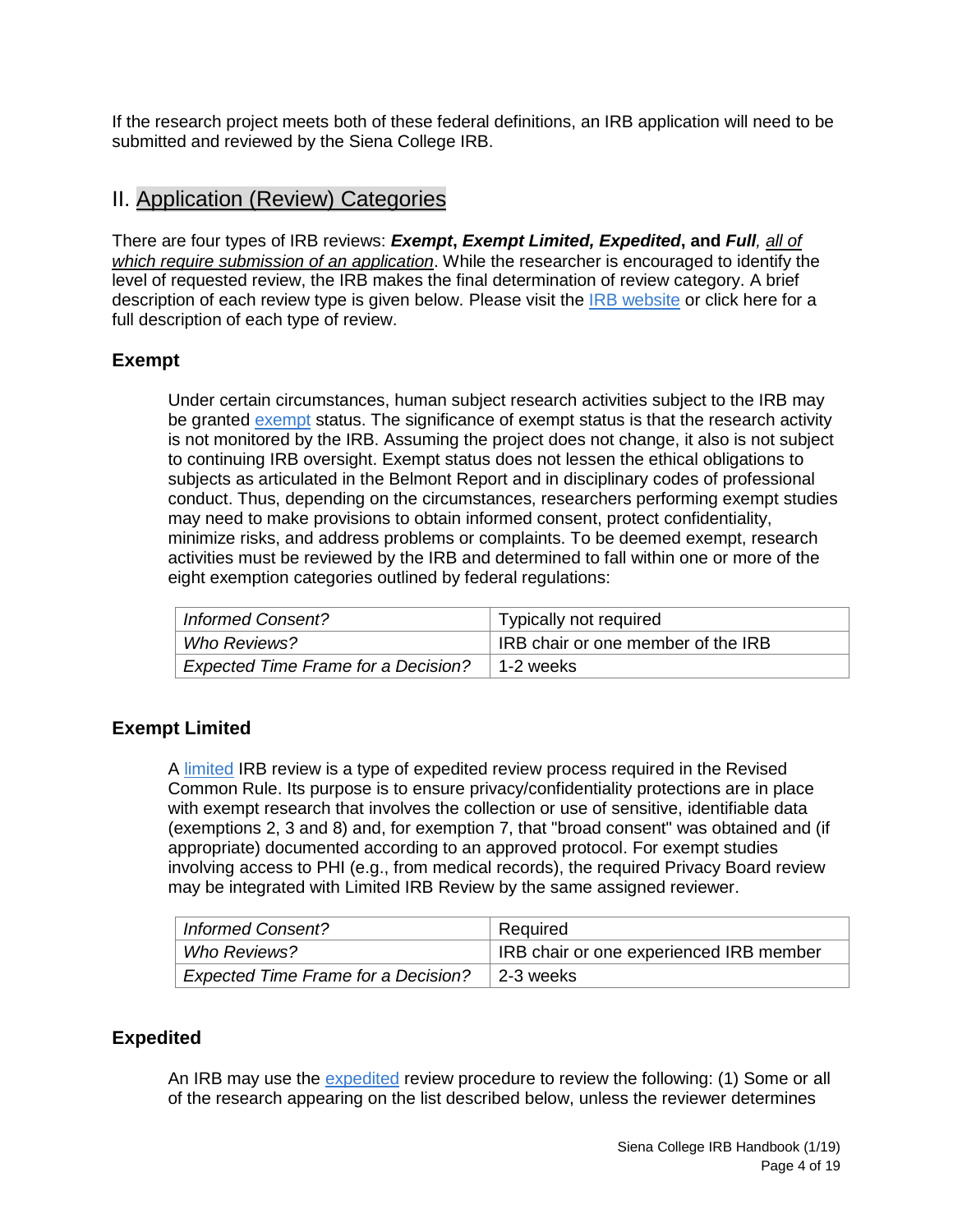that the study involves more than minimal risk; (2) Minor changes in previously approved research during the period for which approval is authorized; or (3) Research for which limited IRB review is a condition of exemption. Expedited review is required for activities that meet the following criteria (see [OHRP Chart 8\)](https://www.hhs.gov/ohrp/regulations-and-policy/decision-charts/index.html#c8):

- 1. Clinical studies of drugs and medical devices;
- 2. Collection of blood samples by finger, heel, or ear ear stick, or venipuncture;

3. Collection of data through noninvasive procedures (not involving general anesthesia or sedation) routinely employed in clinical practice, excluding procedures involving x-rays or microwaves. Where medical devices are employed, they must be cleared/approved for marketing.

4. Non-exempt research involving materials (data, documents, records, or specimens) that have been collected, or will be collected solely for non-research purposes (such as medical treatment or diagnosis).

6. Collection of data from voice, video, digital, or image recordings made for research purposes.

7. Non-exempt research on individual or group characteristics or behavior (including, but not limited to, research on perception, cognition, motivation, identity, language, communication, cultural beliefs or practices, and social behavior) or research employing survey, interview, oral history, focus group, program evaluation, human factors evaluation, or quality assurance methodologies.

| <b>Informed Consent?</b>                   | Required                                |
|--------------------------------------------|-----------------------------------------|
| <i>Who Reviews?</i>                        | IRB chair or one experienced IRB member |
| <b>Expected Time Frame for a Decision?</b> | l 2-3 weeks                             |

#### **Full**

Research that does not qualify for exempt or expedited levels of review must undergo a full IRB review. Research activities that may require a full review include:

- research placing humans at psychological or physiological risk that is greater than minimal risk
- research involving sensitive topic areas
- research that involves interaction with minors (under the age of 18) or other potential vulnerable populations (e.g., prisoners, pregnant women, children)

| <b>Informed Consent?</b>            | Required                                                                                                                                                                                                     |
|-------------------------------------|--------------------------------------------------------------------------------------------------------------------------------------------------------------------------------------------------------------|
| <b>Who Reviews?</b>                 | All IRB members. A decision is made at a<br>convened meeting at which a majority of IRB<br>members are present, including at least 1<br>IRB member whose primary concerns are in<br>non-scientific areas and |
| Expected Time Frame for a Decision? | 1-3 months                                                                                                                                                                                                   |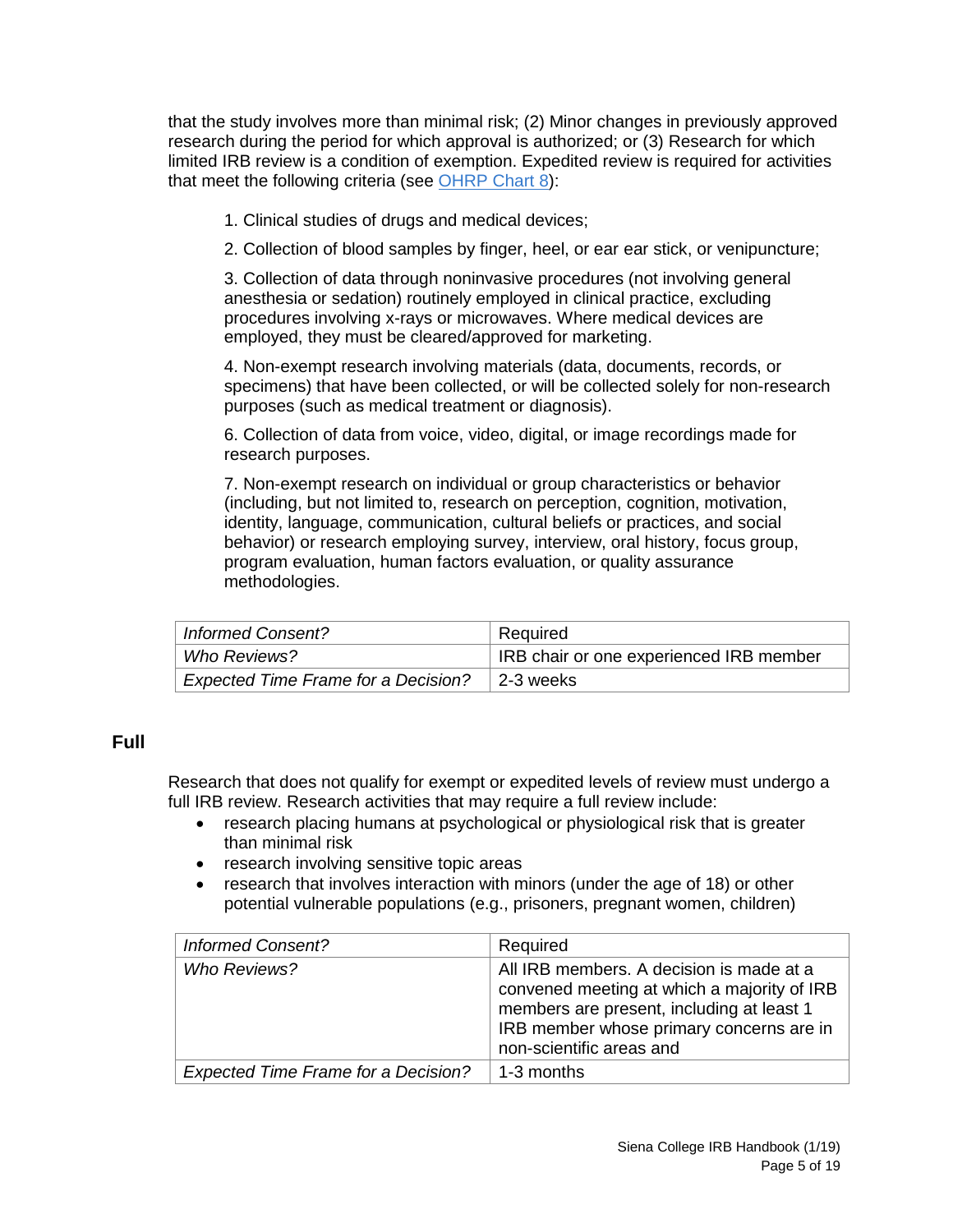### <span id="page-5-0"></span>III. Principal Investigators

Only Siena College employees, current students, staff, and administrators can be listed as the principal investigator (PI) on the IRB application. Regardless of an external investigator's role in the research (e.g., PI on a grant proposal, supervisor, lead researcher), they cannot serve as the primary PI on the Siena College IRB application.

IRB approval is valid only as a student or employee of the College. Given the IRB oversight responsibilities, individuals who separate from Siena College will no longer have IRB approval to continue data collection or be eligible to submit an application as an affiliate of Siena College.

Student PIs are not permitted to conduct research projects that involve greater than minimal risk to participants.

The principal investigator, Co-PIs, and faculty supervisor listed on the application must have successfully completed the National Institute of Health (NIH) *[Protecting Human](https://community.siena.edu/academic-affairs/offices/institutional-effectiveness/institutional-review-board/nih-online-certification-training/)  [Research Participants Training](https://community.siena.edu/academic-affairs/offices/institutional-effectiveness/institutional-review-board/nih-online-certification-training/)* or the [Collaborative Institutional Training Initiative -](https://www.citiprogram.org/) CITI basic training. The IRB cannot approve any IRB application without proof of NIH or CITI certification for each PI, co-PI, and faculty supervisor. Training must have been completed within four years of the end date of the application. Current NIH or CITI certification completed at another institution is valid. *(Note: As of 9/27/18, NIH is no longer offering this training and access to previous completion records.)*

All individuals who will have access to the data must be listed as either the PI or a co-PI on the project.

Within 48 hours, investigators are required to report to the IRB:

- noncompliance
- risk that was greater than proposed
- unanticipated problems that occur during the research.

### <span id="page-5-1"></span>IV. Multi-Institutional Collaborations and Agreements

Siena College research that has been approved by an IRB at another institution where the data collection will occur under the auspices of that institution does *not* require additional review by Siena's IRB. PI's of such research are required to submit their IRB approval to Siena's IRB. Individuals unaffiliated with Siena who will be listed as members of a Siena study team but who are at an institution or organization without an IRB must have an Individual Investigator Agreement in order to perform work on the project.

Unaffiliated investigators who wish to conduct research that takes place on the Siena campus or that involves Siena College faculty, students, or staff should submit a copy of the application to and approval letter from their institution's IRB to Siena's IRB by email.

For some collaborations an IRB Authorization Agreement (IAA) is appropriate between two institutions whose faculty are engaged in human subjects research. An IAA allows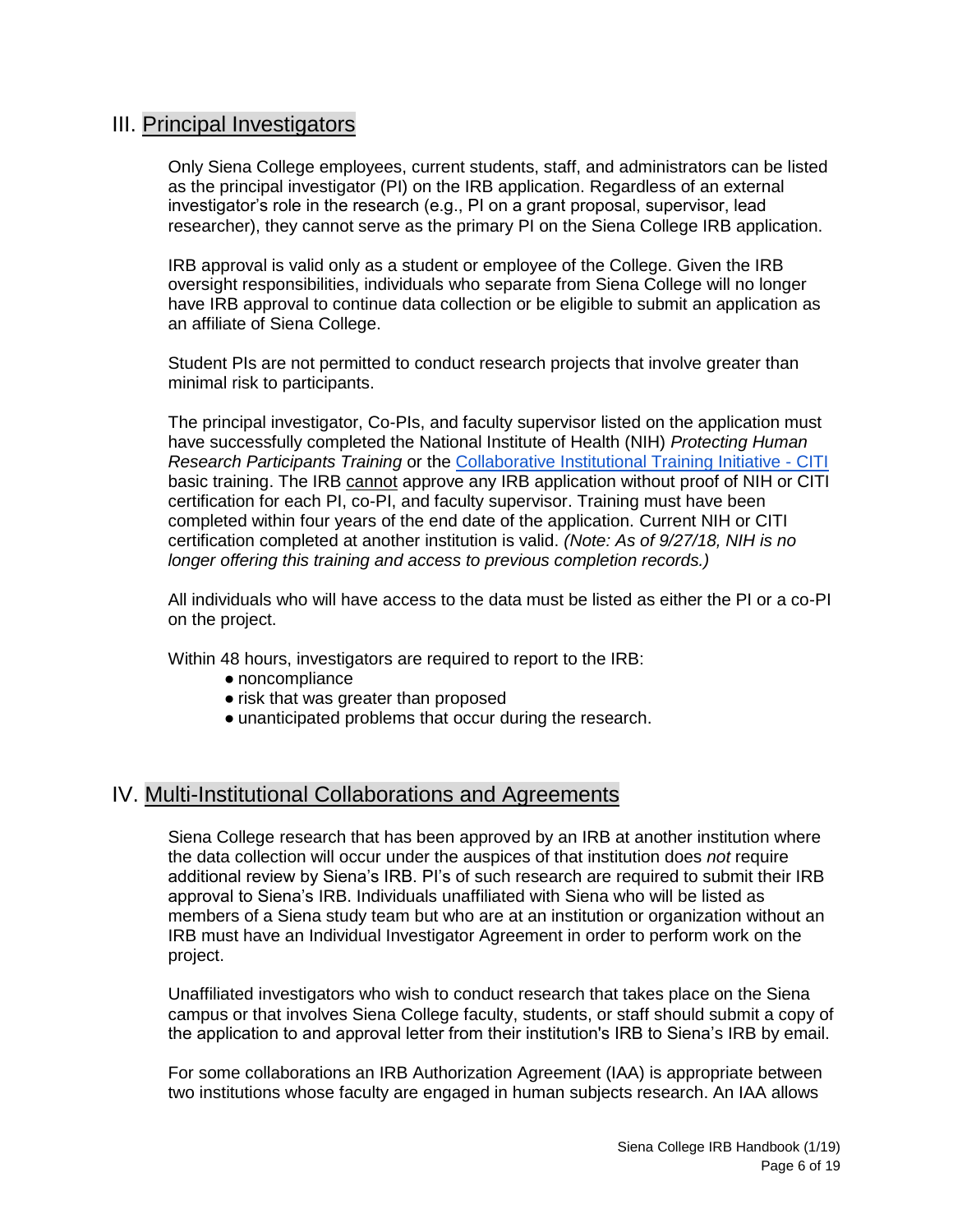<span id="page-6-0"></span>an institution with a Federal-wide Assurance (FWA) to extend the applicability of its FWA to cover another institution or organization for a project, particularly when the relying institution lacks an IRB. Investigators in such collaborations should consult Siena's IRB on how to proceed.

## V. Protecting Privacy of Human Subjects and Securing Data

#### **Privacy**

.

PIs are responsible for protecting the privacy of the participants involved in his/her research. The PI must make a determination of whether the project can guarantee anonymity (absolutely no identifying information is available to the PIs and cannot be linked to the participants based on their responses) or if confidentiality is all that can be expected. When possible, personally identifiable information should be removed from the data records (e.g., respondent's responses). Signed Informed Consent forms should be kept in a separate location from the data records. Any document or recorded data (audio/video/digital images) that can identify the subject should be kept separate from the informed consent document. During the informed consent process, explicit permission should be obtained from a participant if you plan to publish or publicly present any information or image(s) that can be directly connected with a participant.

#### **Recruitment of Participants**

During the recruitment and data collection process, PIs have a responsibility to identify prospective participants in a manner that does not compromise expectations of privacy related to membership in, receipt of services from, or employment by an organization. Special consideration must be given to expectations of privacy held by prospective participants who have provided e-mail contact information or other personally identifiable information to someone and/or an organization for a specific, limited use. The IRB will need documentation of permission for e-mail contact information or other personally identifiable information to be released for the purposes of recruitment of participants; this should be included in the organizational support letter provided with your IRB application. Proposed involvement of vulnerable populations may require special consideration and a full review by the IRB.

#### **Security: Data Collection and Storage**

PIs have a responsibility to ensure the security of the data collected throughout the project, including consideration of the methods used to gather and store the data. This is particularly important if your project involves the protection of raw, personally identifiable data gathered via any methodology.

The IRB works with ITS to identify appropriate data collection and storage strategies that reduce vulnerability to the loss of privacy or risks of the violation of confidentiality and solutions to address concerns about the secure storage of data. Due to the inherent insecurity of personal smartphones, their use is discouraged. We encourage the use of encrypted portable storage devices. However, if a smartphone must be used, it should be secured (password protected/ encrypted) and data should be transferred from the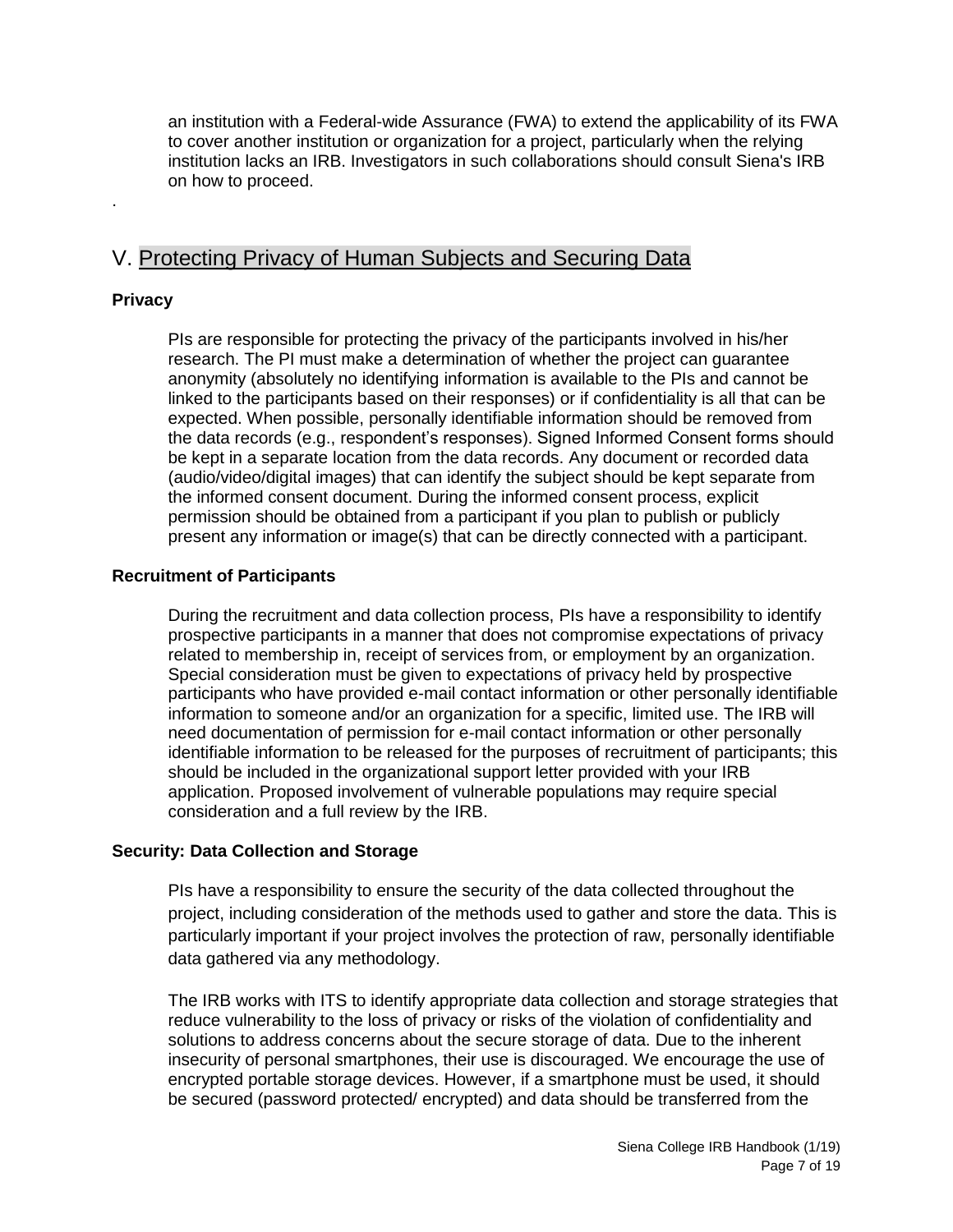phone to secure storage as quickly as possible. Portable storage devices (flash drives, external hard drives, etc.) and laptops must be properly encrypted. Researchers are encouraged to use Siena provided laptops as a secure option. If you are using a device not mentioned in this policy, please seek guidance from ITS Instructional Technology about the proper way to secure your research data.

The IRB recommends that hard copies of research materials (e.g., informed consent sheets, surveys, transcripts of interviews, etc.) be kept in a locked cabinet in a secure office on the Siena College campus. Electronic data files saved on a portable storage device or laptop should be password protected, encrypted and transferred to a secured Siena College server or drive as quickly as possible and then deleted from the portable storage device.

Per OHRP requirements, all records relating to the research approved by the IRB should be kept for at least three years after completion of the research. This includes electronic as well as paper records. All records shall be accessible for inspection and duplication by the IRB or other authorized representatives of the department or agency at reasonable times and in a reasonable manner.

## <span id="page-7-0"></span>VI. Online Surveys

Although online surveys afford a convenient and easy administration of surveys and other participant inquiries, particular attention to the impact on the subjects should be considered. A few of those considerations are listed below.

- Anonymity vs. Confidentiality (see Glossary for definitions) Most online surveys can be administered anonymously; however, the information collected by the online service or software should be carefully considered. Many online surveys collect IP address, time started, time to complete survey, and if the survey was completed. This could be enough information to identify a participant and hence, the subject's participation is not anonymous. This may particularly be the case for surveys with small samples, low response rates, or when a convenience sample of family and friends is being used, in which case assuring participants of confidentiality may be all that is feasible.
- Ensuring Voluntary Participation: OHRP requires the inclusion of a statement that participation is voluntary, refusal to participate will involve no penalty or loss of benefits to which the subject is otherwise entitled, and the subject may discontinue participation at any time without penalty or loss of benefits to which the subject is otherwise entitled. In addition to including this language in your informed consent document, online surveys should be programmed to allow participants to skip individual questions, provide a "prefer not to respond" option, or provide strong justification as to why items cannot be skipped.
- Informed Consent Because in-person interaction may not occur during the informed consent process, it is important to describe the timing and the distribution of the informed consent form. Issues that need to be addressed in the IRB application include: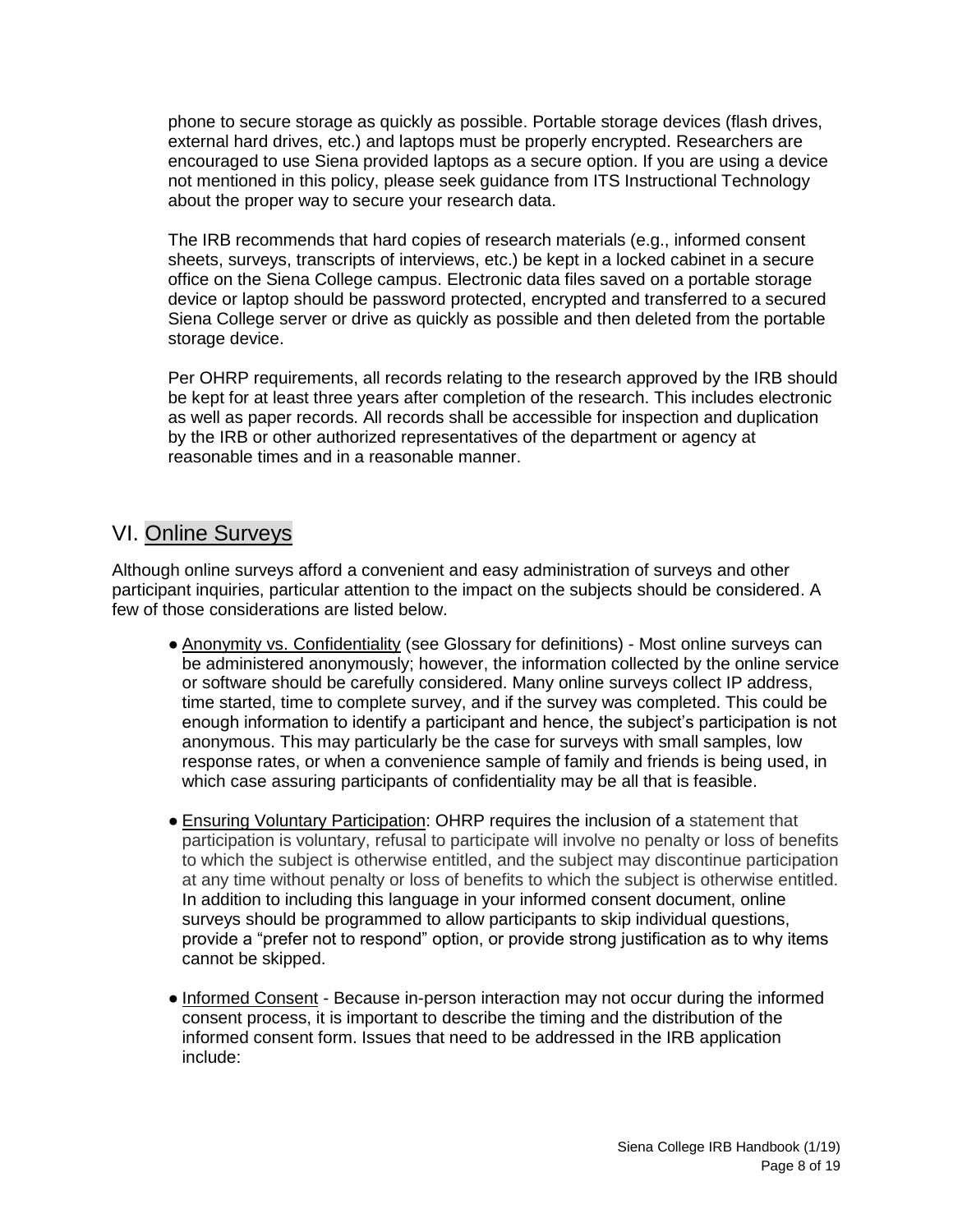- $\checkmark$  Will the informed consent also be administered online? (If so, identifying information does not need to be provided as part of the consent process.
- $\checkmark$  If the informed consent is collected separately (via hard copy) from the online survey and contains identifying information, how will it be stored to ensure anonymity of responses?
- $\checkmark$  How will the participant be able to opt out of the survey and not provide consent once he/she has started to take the survey?
- Investigators should be willing to provide access to the online survey to the IRB.

### <span id="page-8-0"></span>VII. Process for Application Submission, Review, and Criteria for Approval

#### SUBMITTING YOUR APPLICATION

The IRB accept applications via an online submission process.

Go to [www.siena.edu/IRBAPP](http://www.siena.edu/IRBAPP) and login with your Siena username and password and complete all relevant sections of the online form. Note that required fields are marked by a red asterisk. If a field requires explanation, a question mark will appear in a blue circle to the right. You can hover over this circle to read the detail.

#### **Submitting your Application**

When you click submit, you will receive alerts if any required sections of the form have not been completed. If you choose to submit the application without saving it first as a draft and reviewing it (this is highly discouraged), you will need to confirm that you want to submit your form to the IRB without saving and reviewing a draft by clicking "Accept" in the pop up box that appears.

#### **Saving as Draft**

If you cannot complete the application in one sitting, you can click the "Save as Draft" button. (You are encouraged to save as a draft periodically to prevent the loss of your work.) You will receive an email containing a link which will allow you to access your Draft at a later time. You will be able to edit any information that you have submitted as well as add and delete appendixes that you have uploaded. In addition, you will also be able to review the generated PDF application before it is submitted.

#### **Certifications**

You are only responsible for submitting your own training certification. If you have previously submitted a certificate and it has not expired (Note: Certificates are good for 4 years), you will see a link to that file and will not be required to upload a new one. After you submit your application, any co-PIs or Faculty Supervisor that you have listed will be notified via email and will be required to submit their own certification while reviewing the application. You will receive email notification when each of your co-PIs completes their review, after all co-PIs and the Faculty Supervisor (if applicable) have reviewed the application you will be notified and the application will be submitted to the IRB Chair.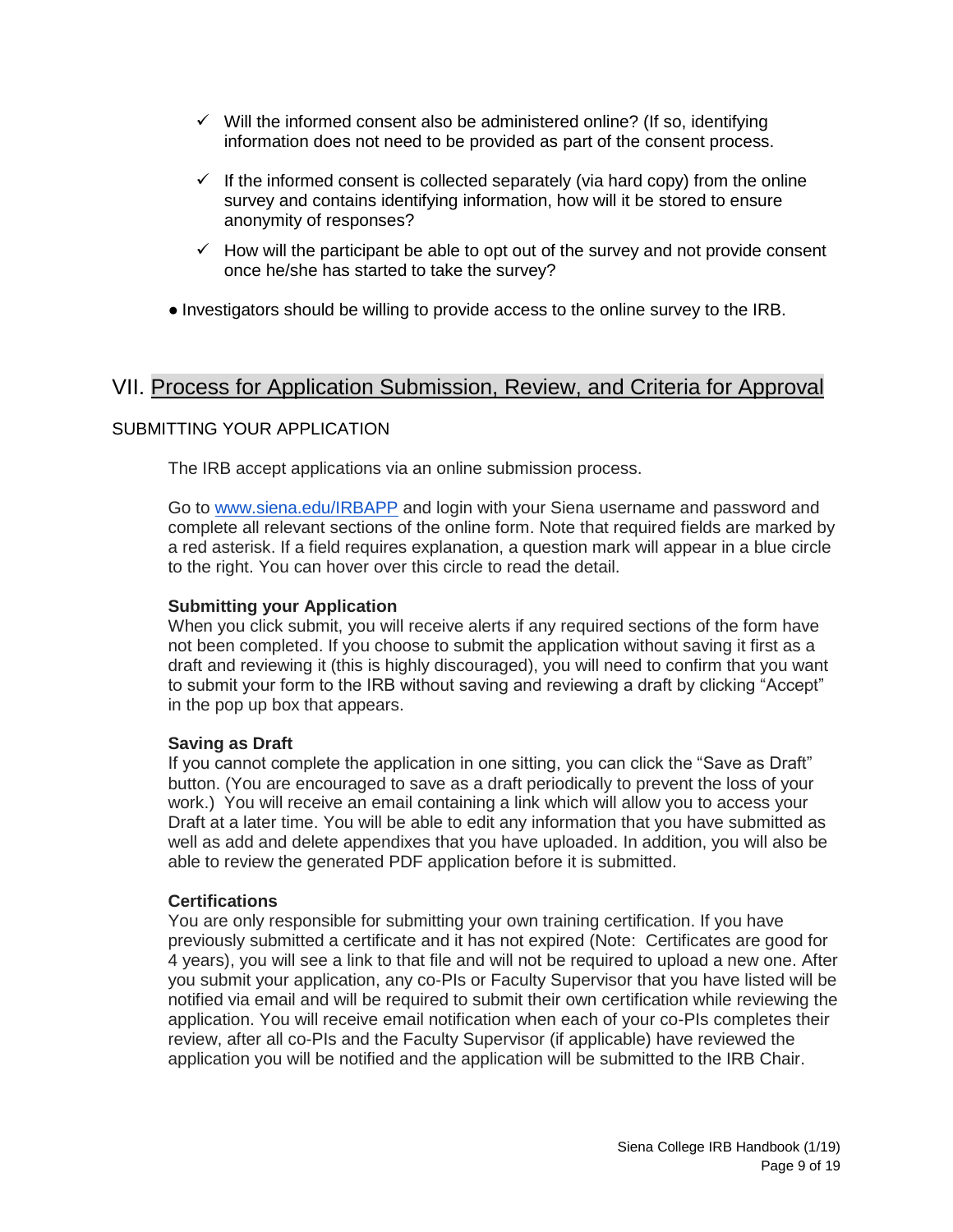#### **Attaching Appendices**

When attaching an appendix, please note that only PDF files can be uploaded. To add more than one appendix, click on Add Additional Documents and another line will appear with a "Choose File" button which will let you select the file from your computer. The files are not uploaded until you either click "Save as Draft" or "Submit" at the bottom of the form. If you have selected the wrong file and have not clicked either of these buttons you can click "Delete" which will appear in blue to the right of the chosen file to prevent it from being uploaded.

#### **Deleting and Replacing Appendices**

When an application is saved as a draft or is sent back to you for revisions, you have the ability to delete and replace appendixes that have already been uploaded. To delete a document, click on the "Delete Documents" button to the right of the documents. This will bring you to a screen that lists all of the documents associated with your account. Each document will have a delete button to the right. Click on the delete button associated with the file you would like to remove. When you are done, click the "Next Step" button. This will bring you back to the application where you can upload any additional files under the appropriate section. The "Choose File" button will let you select the file from your computer. The files are not uploaded until you either click "Save and Close" or "Review and Submit Application" at the bottom of the form.

#### **Submitting your Application**

When you click submit you will receive alerts if any required sections of the form have not been completed. If you choose to submit without saving as a draft, you will need to confirm that you want to submit your form to the IRB without saving and reviewing a draft by clicking "Accept" in the pop up box that appears.

#### **THE APPROVAL PROCESS**

An IRB application is approved by the IRB and not any individual member. Approval is granted upon sufficient description, explanation, and/or documentation that the research will be conducted in accordance with OHRP regulations.

Research proposed in an application is approved when the IRB is confident that appropriate steps have been taken to minimize the risks to subjects and that subjects are informed to the fullest extent possible. Criteria for approval include:

- Application is complete and all required supporting documentation is submitted. This includes the submission of current certification for every investigator listed on the application.
- Potential risks to subjects are identified, minimized, and are reasonable in relation to anticipated benefits.
- Selection of subjects is appropriate to the methodology and goals of the project. The investigators should be particularly cognizant of the research challenges involving vulnerable populations.
- Strategies for identifying and contacting prospective subjects are described and appropriate steps have been taken to protect the privacy and confidentiality of these individuals during the recruitment process. Materials used for recruitment must be included in the application (e.g., copy of a flier, text of proposed e-mail or social media posting, text for Daily Digest posting, etc.). Required in the recruitment correspondence is the following: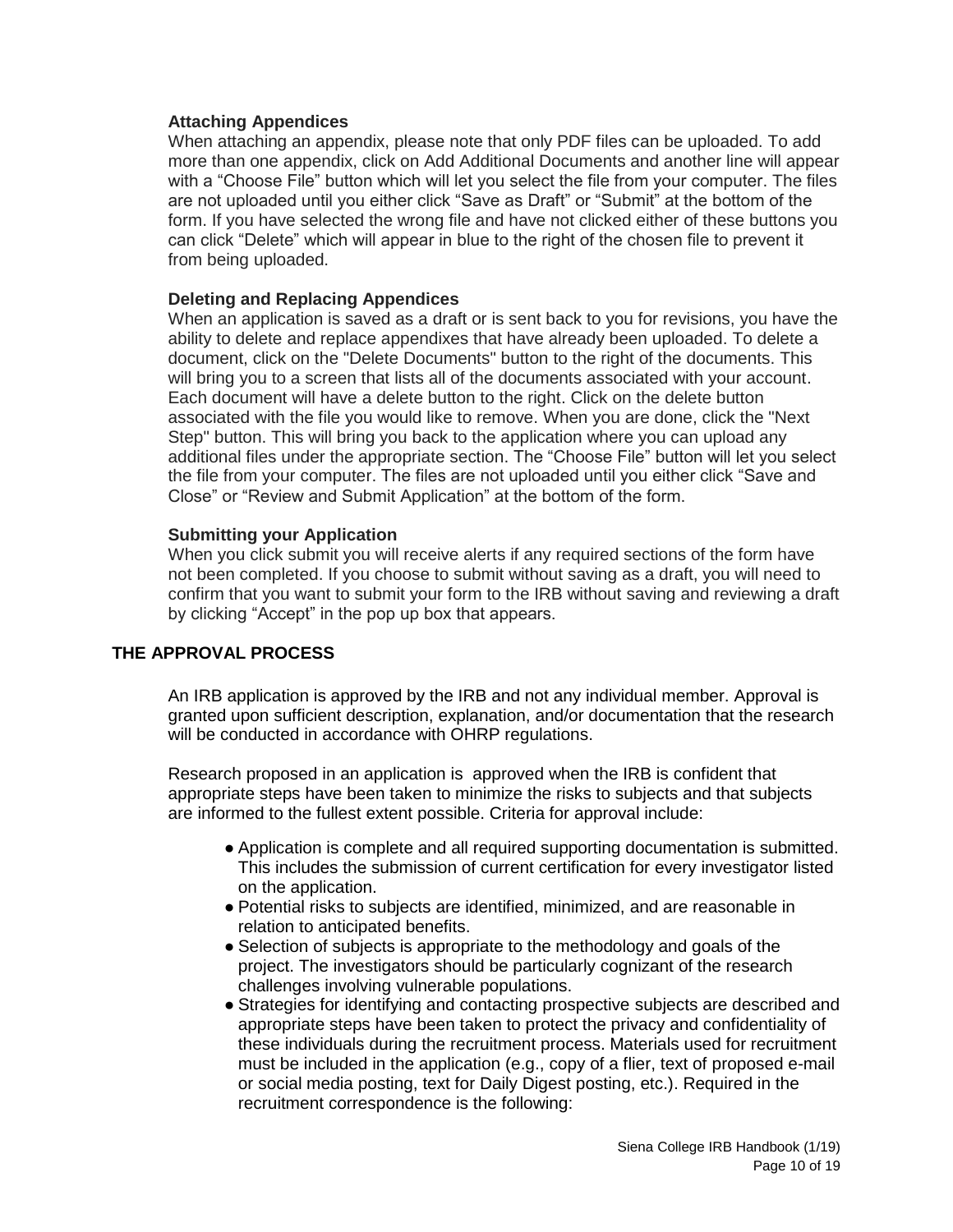- $\checkmark$  Brief description of the purpose of the research and what is involved in participation;
- $\checkmark$  Indication that participation is voluntary
- $\checkmark$  Name and contact information for the PI and Faculty Supervisor (if applicable)
- $\checkmark$  The following statement: "This research project has been approved by the Siena College Institutional Review Board (IRB #\*\*-\*\*-\*\*\*). If you have any questions about the research or the potential impact of participation, you can contact the chair of the IRB at [irb@siena.edu"](mailto:irb@siena.edu).
- $\checkmark$  Link to the online survey (if applicable).
- Description of the informed consent process is included. Informed consent will be sought from each prospective subject or the subject's legally authorized representative (LAR). Information on the informed consent document must correspond to the information provided on the application and include the components required for informed consent (\***you are encouraged to use the [informed consent template](https://community.siena.edu/assets/file_manager/insecure_file/Informed_Consent_Template_updated_2_17.pdf) on the** [IRB website\)](https://www.siena.edu/offices/institutional-effectiveness/institutional-review-board/):
	- $\checkmark$  Description of the purpose of the research and what is involved in participation;
	- $\checkmark$  Potential benefits/risks/compensation
	- $\checkmark$  Voluntary participation
	- $\checkmark$  Confidentiality
	- $\checkmark$  Contact information
	- $\checkmark$  Verification of consent
- There are adequate provisions to protect the privacy of subjects and to maintain the confidentiality of data (if applicable).
- Additional and appropriate safeguards have been included in the research to protect the rights and welfare of these subjects when some or all of the subjects are likely to be vulnerable to coercion or undue influence.

Note that an IRB application can still be approved even if the research proposal indicates that there could be potential for greater than minimal risk to subjects or sensitive information is required of subjects. However, the PI must:

- Provide a clear and convincing explanation of how the benefit(s) of the research is (are) greater than the risk(s) to subjects.
- Detail how subjects are informed about the risks as well as the conditions in which they consent or refuse to participate.
- Describe the precautions or interventions that will be available to the subjects to mitigate the risk.
- Explain why alternative methodology is not feasible.

The IRB is encouraging the use of inclusive language and response categories that reflect an inclusive range of response options (see the Resource section).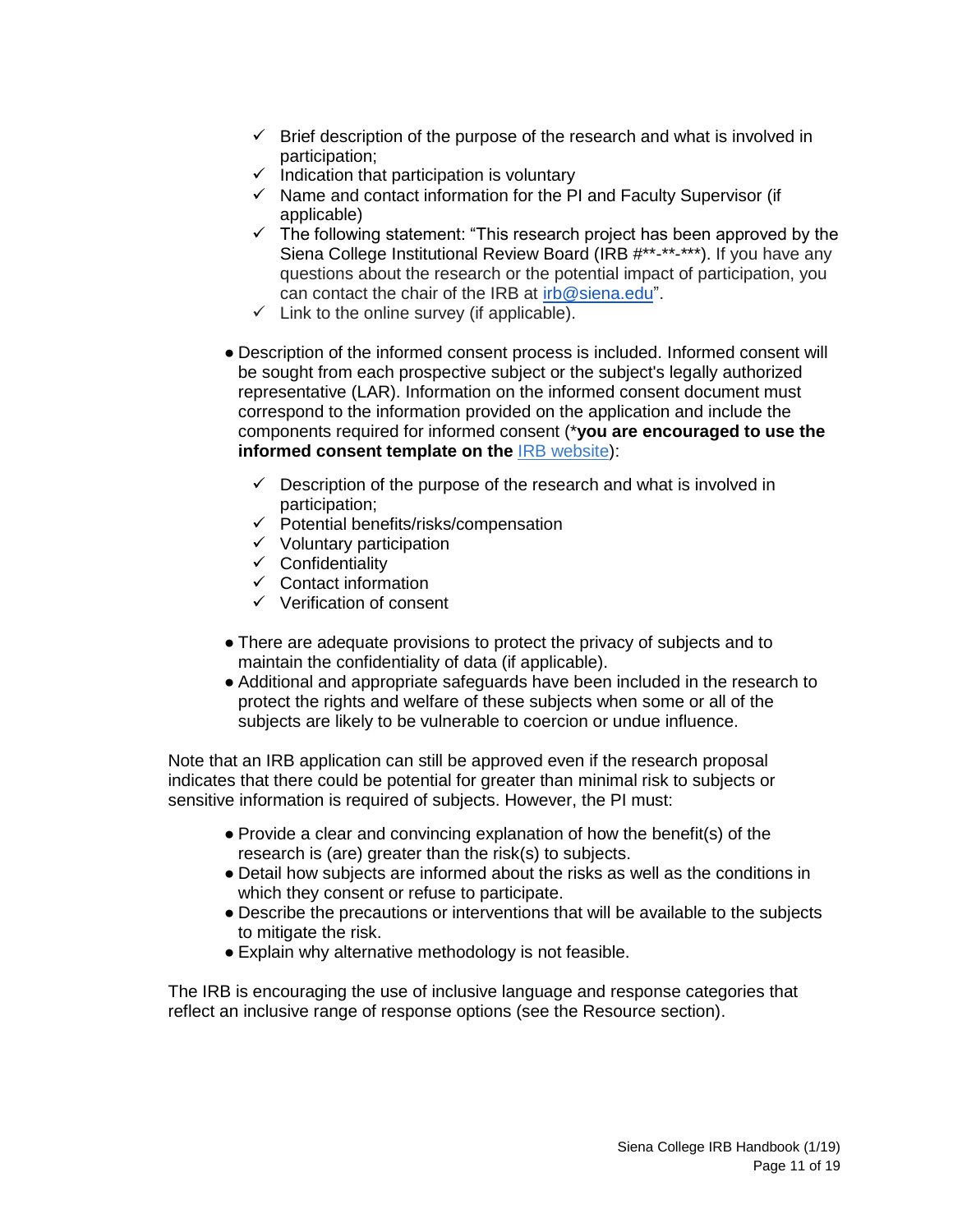#### **ANTICIPATED TIMEFRAME FOR APPROVAL**

Timeframe for review and approval is influenced by the type of review that is needed.

- *Exempt***:** 1-2 weeks
- *Exempt Limited Review* 2-3 weeks
- *Expedited***:** 2-3 weeks
- *Full***:** 1-3 months (Requires a convened IRB meeting)

The approval process will be delayed if the application is not clearly written, not thorough, or incomplete (missing attachments), resulting in the need for revision and resubmission of the application. Plan on a minimum of 1 week for every resubmission.

#### **PROCESS FOR RESUBMISSION**

If revisions are required prior to approval, a detailed description that outlines the necessary changes will be sent to the primary PI and the faculty supervisor (if applicable) via Process Maker. The message may also include helpful suggestions for improving the clarity of the application materials and their presentation to potential participants, but those will be separate from the outline of required changes.

The review process may be significantly delayed if the requested revisions are not made and/or if the application remains incomplete.

## <span id="page-11-0"></span>VIII. Revisions (Amendments) after Approval & Renewal

#### **Revisions (Amendments)**

Revisions after approval should be brought to the attention of the IRB Chairperson. Any proposed changes (amendments) to the research must be approved prior to implementing the change. This should be done by submitting an ["Application for](https://workflow.siena.edu/sysIRB/en/green/login/login?u=/sysIRB/en/green/3735766785761a9de013962066316389/Application_for_Revision.php)  [Revision"](https://workflow.siena.edu/sysIRB/en/green/login/login?u=/sysIRB/en/green/3735766785761a9de013962066316389/Application_for_Revision.php).

Examples of modifications that require the submission of a revised approved application include but is not limited to changes in or additions to:

- recruitment strategies
- subject population(s)
- data collection strategies
- research methodologies
- changes in instrumentation
- storage and securing of participant information and/or data
- investigators

Depending on the type/extent of the proposed changes, approval will remain in place or the PI will be required to submit a revised IRB application that incorporates the changes. Failure to do so may result in termination of approval (see Section VIII - Terminations).

Please note: The purpose for submitting revisions to exempt research is to ensure that the study remains exempt.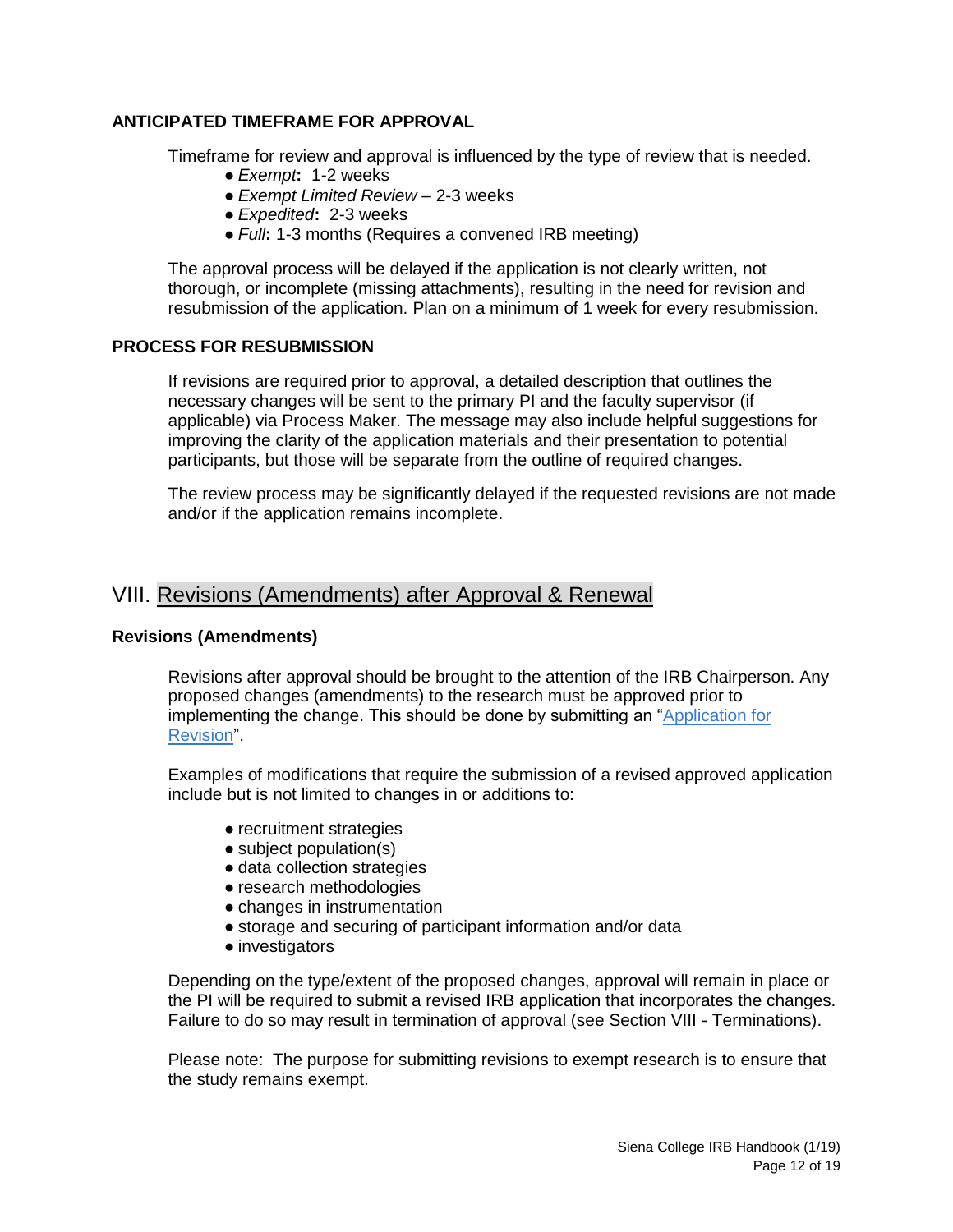#### <span id="page-12-0"></span>**Renewals**

Prior to implementation of the revised Common Rule, IRB approval for the data collection phase of an expedited or full-review project was granted for one year. After 1/14/19, continuing review will no longer be required for most new studies that qualify for expedited review. The Siena IRB will make the determination of whether continuing review is necessary. Some reasons for maintaining the continuing review requirement include:

- The project is regulated by the Food & Drug Administration (FDA) or by another sponsor that requires continuing review
- The project involves additional regulatory oversight, such as conflict of interest (COI) management
- The research will be conducted internationally or at non-UM sites
- An amendment or incident report reveals new findings that require additional oversight
- The investigator has had previous serious non-compliance or a pattern of nonserious non-compliance

The default for new expedited studies will be that continuing review is *not* necessary. If continuing review is required by the IRB, it will be noted in the acceptance letter and a rationale provided.

Renewal for ongoing data collection beyond the end date should be requested at least one month before the IRB approval will expire by using the ["Continuing Renewal"](https://workflow.siena.edu/sysIRB/en/green/login/login?u=/sysIRB/en/green/3735766785761a9de013962066316389/Renewal.php) application. Certification of PI, all Co-PIs, and faculty supervisor (when applicable) should be current through the renewal end-date.

## IX. Monitoring of Approved Applications

#### **IRB Monitoring**

The IRB has the responsibility to ensure that approved research is conducted as proposed. As such, a random sample of investigators that are currently conducting research may be subject to solicitation by the IRB about their research.

#### **Terminations**

The IRB has the authority to terminate or suspend their approval of research if the research is not conducted in accordance with the process specified in the approved application, noncompliance with federal [\(45 CFR §46.113\)](http://www.hhs.gov/ohrp/humansubjects/guidance/45cfr46.html) or state regulations, or has been associated with unexpected serious harm to subjects.

#### **Close-outs**

When feasible, the IRB should be informed when:

- the research will not be conducted:
- the research has been discontinued prior to completion; and/or
- collection of data has concluded.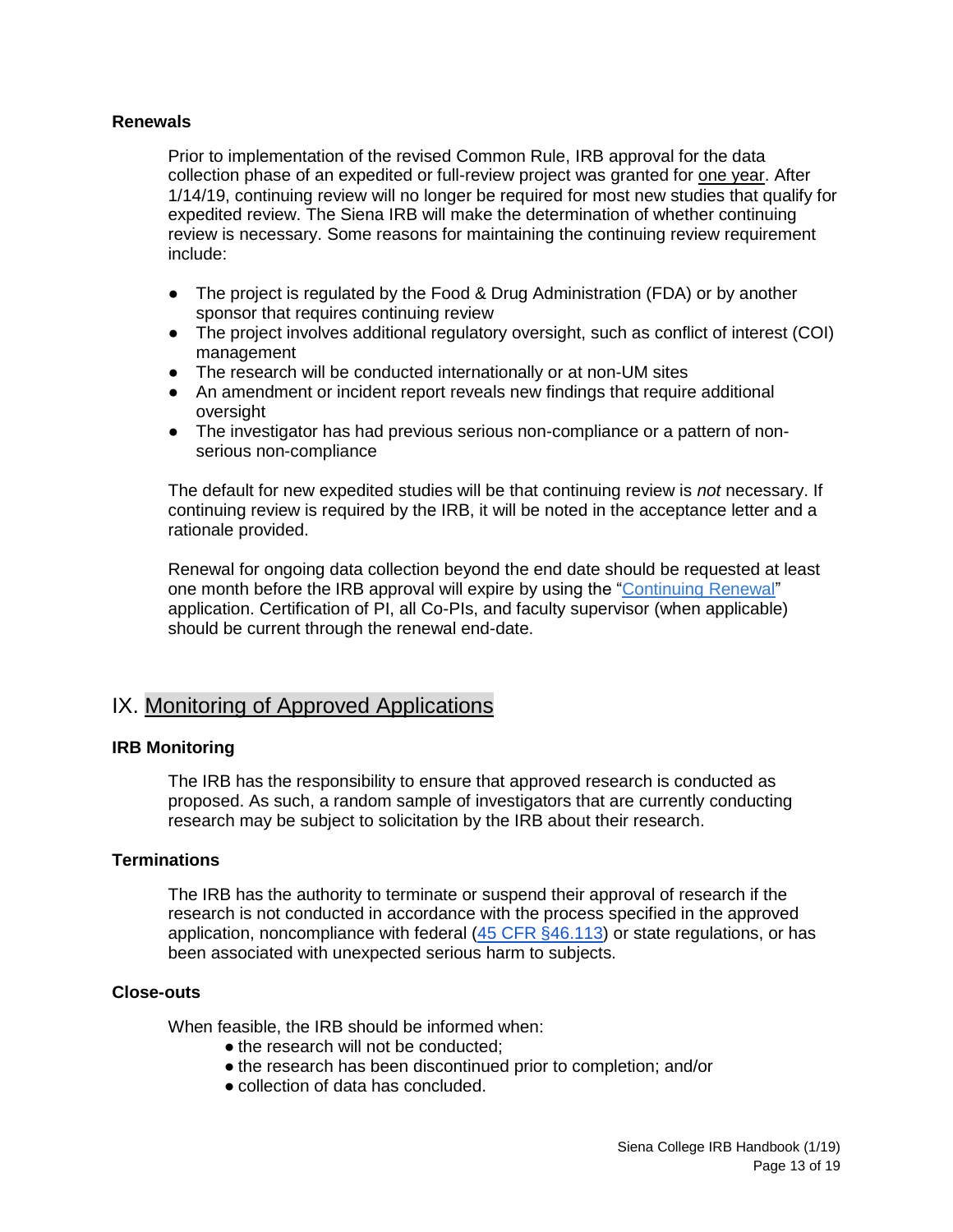# <span id="page-13-0"></span>X. Roles and Responsibilities of Faculty Supervisors and Student Investigators

#### **Faculty Supervisor Roles and Responsibilities**

The success of student research hinges on active and informed involvement on the part of the faculty supervisor. Completion of and compliance with the IRB process is the responsibility of the faculty supervisor. Specific roles and responsibilities of the faculty supervisor include:

- Active involvement in the development of the research project and the completion of the IRB application in consultation with the student PI.
- Be familiar with the timeframes required for IRB review and approval and carefully consider these timeframes when incorporating research projects into a course or independent study experience.
- Provide opportunities for students to learn about the protection of subjects and the IRB process, such as:
	- o Familiarize students with [Siena College IRB's website](https://www.siena.edu/offices/institutional-effectiveness/institutional-review-board/) and the resources contained on the website.
	- Review important components of subjects protection in conjunction with providing incentive to students to complete the NIH training (e.g., course credit).
	- $\circ$  Invite a [member of the IRB](https://www.siena.edu/offices/institutional-effectiveness/institutional-review-board/institutional-review-board-irb-members/) to speak to your students during class and/or a group meeting about their research projects and the completion of an IRB proposal.
- Carefully proofread the application for completeness and accuracy. Provide corrective feedback to the students prior to signing the application. Delays are inevitable when an application is submitted prematurely.
- Complete the NIH online training once every four years and provide a copy of your certificate of completion to students for submission.
- Monitor the student's progress with the research and help the student PIs to notify the IRB if any challenges, concerns, or changes arise during implementation of the research.
- Facilitate submission of a renewal request if the timeframe of the research exceeds one year from the date of approval.

#### **Accountability**

Incomplete IRB applications and inadequate resubmissions may require consultation between the PI, the faculty supervisor and the IRB Chairperson, or a designee. Note that this will substantially delay the approval of the IRB application.

Therefore, it is imperative that faculty supervisors be knowledgeable and keep abreast of current IRB procedures and OHRP regulations. Faculty supervisors who show disregard for the IRB policies and procedures or who fail to adequately review student IRB submissions they are advising will be asked to meet with the IRB to help improve the guidance provided to their student(s). Ongoing neglect in the review of student IRB applications and/or revisions required following initial submissions will result in a meeting with the appropriate dean.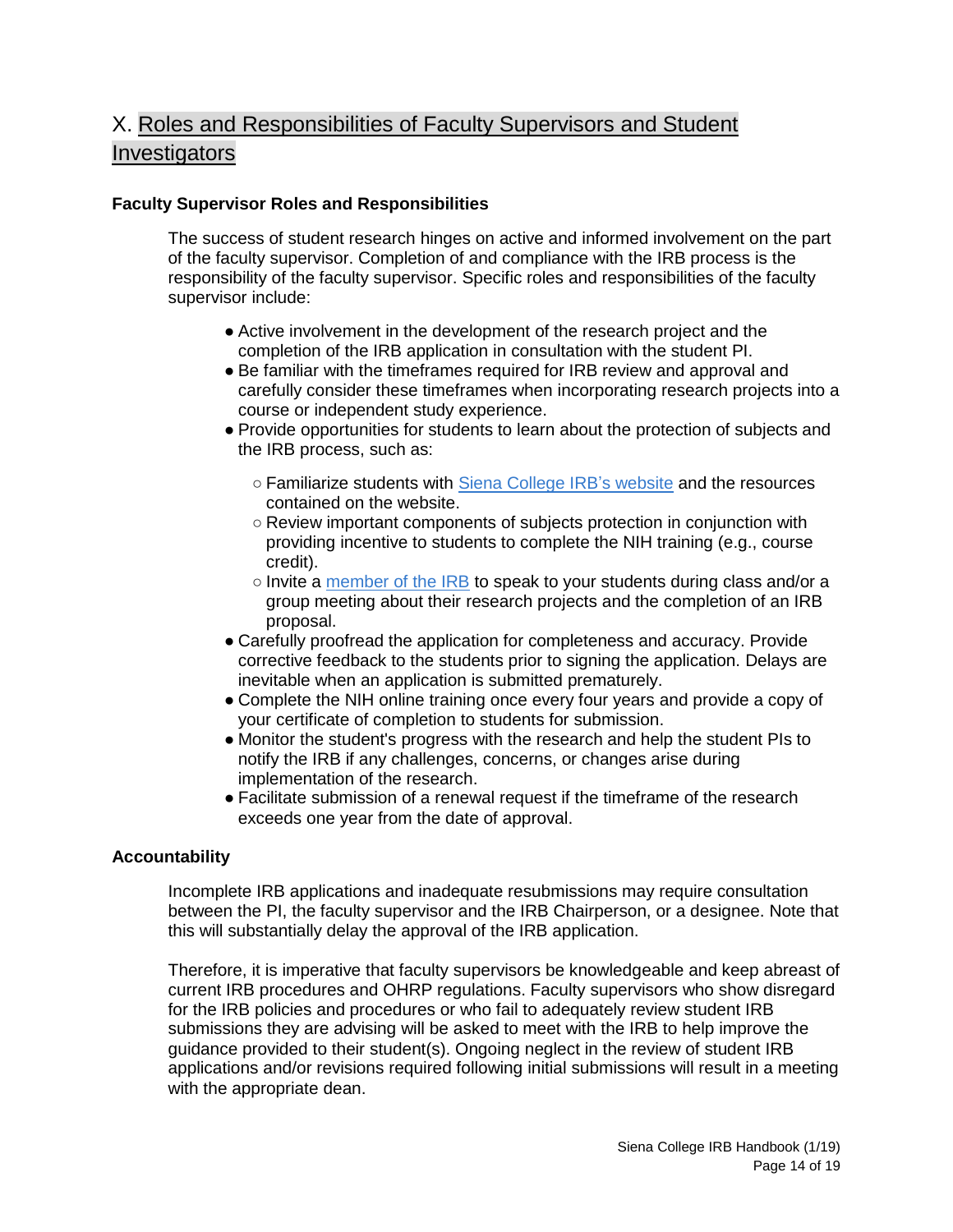#### **Student Roles and Responsibilities**

All students involved in the implementation of a research should be involved in the development of the materials that will be used to conduct the research and take part in the completion of the IRB application. Specific roles and responsibilities of each student include:

- An obligation to conduct human subjects research in an ethical manner. Completion of the [CITI Training](https://www.siena.edu/offices/institutional-effectiveness/institutional-review-board/online-certification-training/citi-certification/) will facilitate the understanding of this obligation by supplementing and/or reinforcing any information that has been gained in research methods coursework.
- Reviewing templates/examples on the IRB site of informed consent documents.
- Thoroughly completing every section of the IRB application. Indicate "not applicable" if a section is not relevant to the research.
- Contacting your faculty supervisor and/or the IRB Chairperson for assistance if there are questions about a particular section or concept.
- Including all required supplemental materials (see Tips for Success below).
- Allowing adequate time for your faculty supervisor to review your proposal and provide feedback prior to the submission of the application to the IRB. Delays in approval are inevitable if an application is submitted prematurely.
- If you decide to add methods of recruitment other than those identified in your IRB proposal, submitting a revised IRB proposal and gain approval for those additional methods BEFORE recruiting additional participants.
- Contacting the IRB and notify your faculty supervisor if any challenges, concerns, or changes arise during implementation of the research.
- Requesting a renewal if the timeframe of the data collection exceeds one year from the date of approval.

#### **Off-Campus Research Opportunities (Study Abroad/ Internships/ Service)**

While participating in a study abroad program, an internship/field placement, or a service experience off campus, a Siena student may have the opportunity to participate as a PI or co-PI in research that involves human subjects. In this type of situation, a student should contact Siena's IRB one-month prior to becoming involved in the research to determine whether or not an IRB application is necessary. Be prepared to answer the following when consulting with the IRB:

- Has the research already undergone human subjects review through another institution or organization? If so, please provide Siena's IRB with a copy of the application and documentation of the research's approval.
- How do you plan to disseminate the findings from the research? Have your dissemination plans been included in the informed consent process?
- How will you ensure confidentiality or anonymity and privacy?
- Are there barriers due to differences in language or dialect?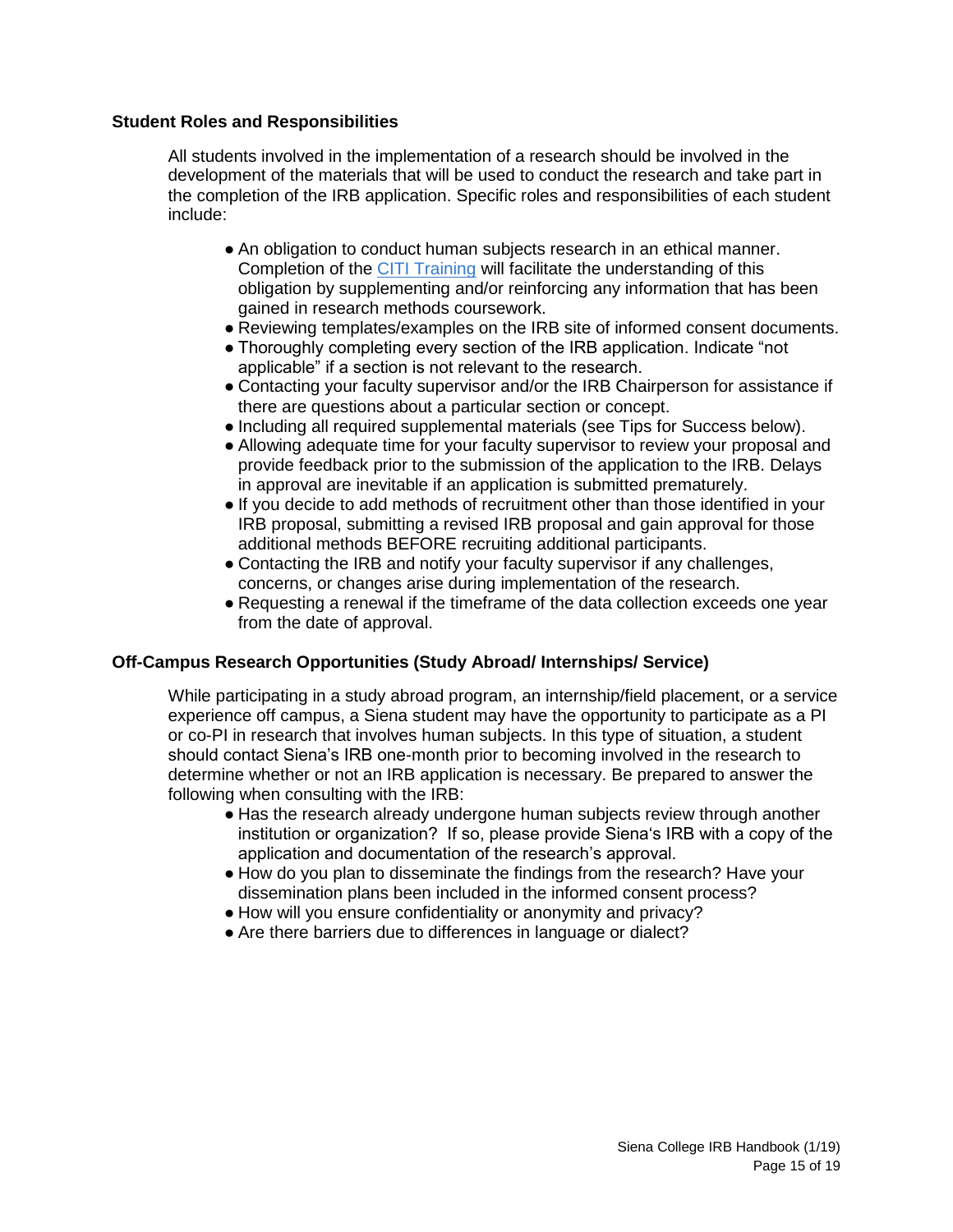### <span id="page-15-0"></span>XI. IRB Membership

The IRB will consist of at least one faculty member with a full-time load from each school. There will also be one representative from Academic Affairs or Student Life. As required by DHHS, a member external to the college will be appointed by the Vice President for Academic Affairs (VPAA). All are voting members. The Human Subjects Compliance Officer will also serve on the IRB ex-officio but is not eligible to vote.

#### **Nominations**

IRB members can be nominated by one or more of the following:

- IRB Chairperson, Human Subject Compliance Officer, or other current IRB members
- Dean or department chair
- Vice President for Academic Affairs (VPAA) or Vice President for Student Life (VPSL)
- Self-nomination

Nominations will be approved by the VPAA. Appointment duration is three years. Faculty appointments will be staggered. Members can serve up to 2 consecutive terms but must be re-appointed for each consecutive term. Exceptions to this term limit may be considered depending upon committee needs.

The committee will review the qualifications of prospective members and make recommendations to the VPAA for appointment.

IRB members should have experience with research involving human subjects and familiarity with the IRB. Ideally, IRB members should have served as a faculty supervisor or mentor for student initiated research.

Current members are expected to:

- hold a current NIH or other certification on the protection of human subjects;
- participate in orientation session and appropriate trainings;
- conduct trainings or workshops as needed;
- attend 75% of meetings (Note: In case of scheduling conflicts, alternative means of facilitating participation in discussions will be arranged.);
- review IRB applications as requested and provide feedback as needed in allotted timeframe;
- participate in full reviews and committee member virtual discussions;
- perform other responsibilities as needed.

A chairperson will be elected by IRB members and approved by the VPAA. The chairperson will serve a two-year term and can serve up to three consecutive terms. Faculty membership is recognized as "sanctioned" service for tenure, promotion, and other relevant faculty recognitions.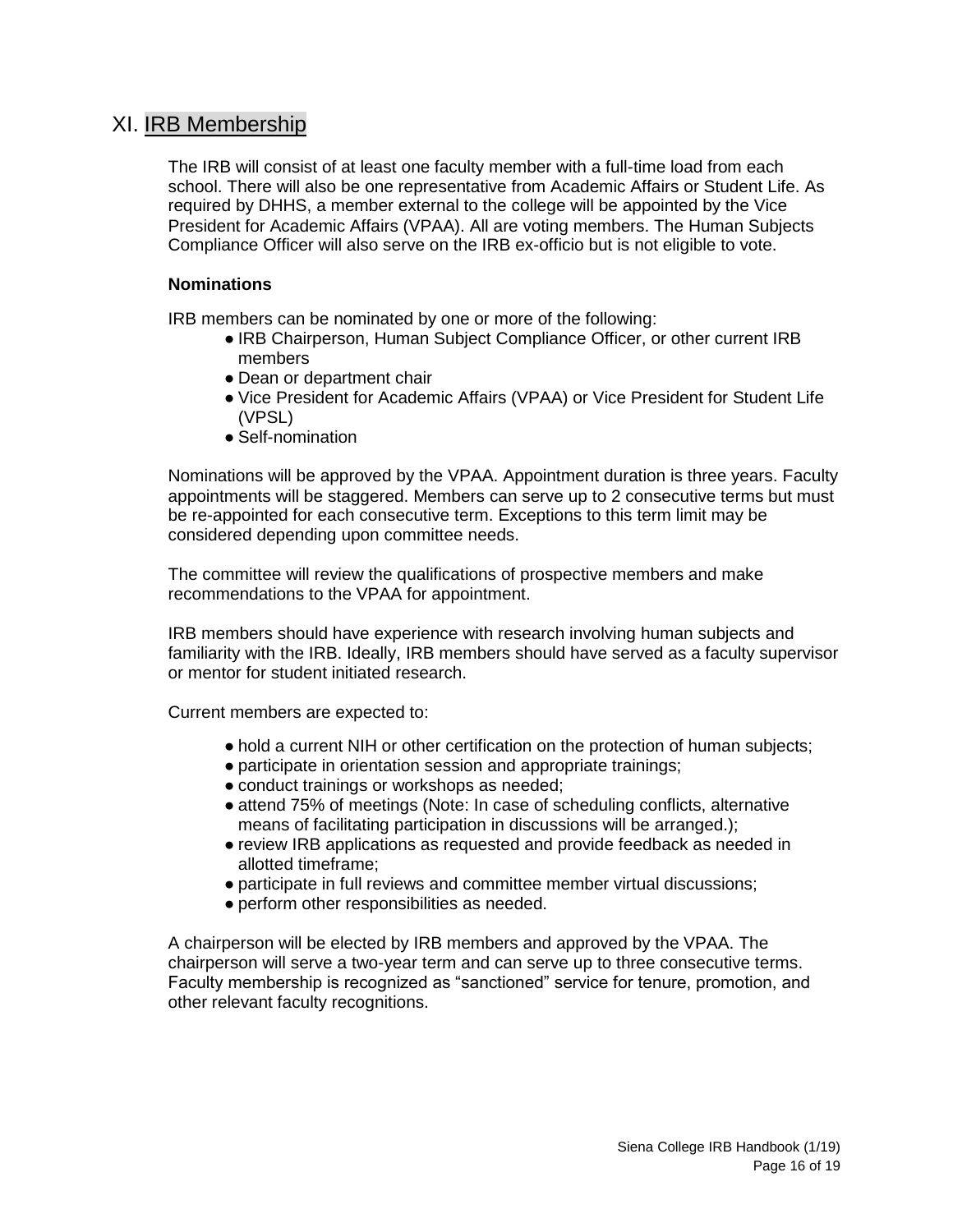# <span id="page-16-0"></span>**Tips for Success**

The approval of numerous IRB applications has been needlessly delayed by the premature submission of applications that have been hastily completed and/or are incomplete. Following these tips will facilitate the IRB review process:

- Allow adequate time for careful proofreading of the application. The quality of materials that will be distributed to subjects contributes to the public reputation of Siena's faculty and students as scholars.
- Provide a thorough description of the research including an explanation of the steps and methods that will be used to recruit subjects and implement the research.
- Be sure that all areas of protection for subjects covered in the NIH certification training that are relevant to the research are thoroughly addressed in your IRB application, paying particular attention to the following:
	- $\checkmark$  Provide a clear description of the target population and potential sample, noting if any subjects are vulnerable (e.g., minors, institutionalized, or are considered to be at risk).
	- $\checkmark$  Note any potentially sensitive information that will be gathered or any risk(s)/ potential risk(s) to subjects, including psychological or emotional distress and how these risks will be minimized.
	- $\checkmark$  Describe how informed consent of potential subjects will be obtained.
	- $\checkmark$  Discuss how you will protect subjects' privacy/confidentiality, including methods for secure data storage.
- <span id="page-16-1"></span>• Check that the application is complete and submit all required materials, including:
	- $\checkmark$  E-mail message(s), flier(s), and/or the text of Daily Digest / social media postings that will be used to recruit subjects.
	- $\checkmark$  Data collection instrument(s) that will be used (e.g., survey, focus group questions, individual interview questions/prompts).
	- $\checkmark$  Submit informed consent document(s) see [IRB website](https://www.siena.edu/offices/institutional-effectiveness/institutional-review-board/) for required components.
	- $\checkmark$  Copy of the NIH certificate for each PI and co-PI that reflects the completion of training to protect subjects within the past four years. Students also need to submit a copy of your faculty supervisor's NIH certificate.
	- $\checkmark$  Organizational support letters (if applicable).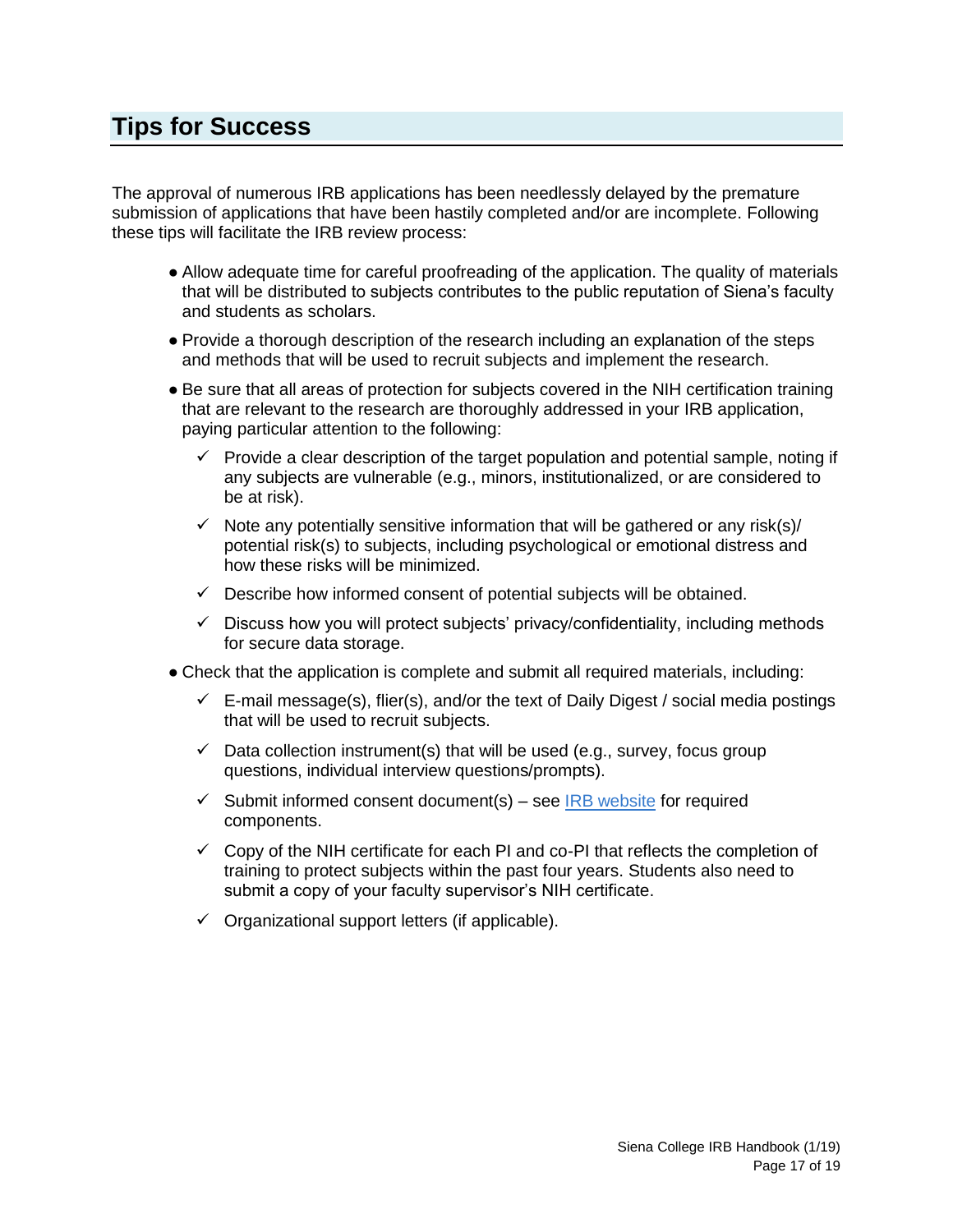# **Glossary**

*[Anonymity](http://www.unh.edu/research/sites/www.unh.edu.research/files/docs/RIS/anonymity_confidentialityprivacy.pdf) -* No identifying information that can link the subject to his/her responses, behavior, or facts collected as a result of participating in the research. Not even the investigators could identify a specific subject.

*[Belmont Report](http://www.hhs.gov/ohrp/humansubjects/guidance/belmont.html)* - The Belmont Report is a summary of the basic ethical principles identified by the national Commission for the Protection of Human Subjects. It states the basic ethical principles (Respect for Persons, Beneficence, and Justice) and guidelines that should assist in resolving the ethical problems that surround the conduct of research with subjects.

*[Confidentiality](https://www.nsf.gov/bfa/dias/policy/hsfaqs.jsp#confident) -* The investigators can identify a specific subject or could link identifying information to data collected from the participant. However, the attribution of that data to the subject will not be shared with anyone except the investigators.

*Generalizable Knowledge -* Research that is intended to contribute to the existing knowledge base of a given discipline(s). Activities with the intent to influence behavior, practice, theory, future research designs, and similar are contributing to generalizable knowledge.

Investigations designed to d*evelop or contribute to generalizable knowledge* are those designed to draw general conclusions, inform policy, or generalize findings beyond a single individual or an internal program (e.g., publications or presentations). However, research results do not have to be published or presented to qualify the experiment or data gathering as research. The intent to contribute to "generalizable (scholarly) knowledge" makes an experiment or data collection research, regardless of publication. Research that never is published may still be considered research. Subjects in research studies deserve protection whether or not the research is published.

*[Human Subjects](https://humansubjects.nih.gov/glossary) -* A living individual about whom an investigator conducting research obtains data through:

- intervention or interaction with the individual or
- Identifiable private information [\(45 CFR Part 46\)](http://www.hhs.gov/ohrp/humansubjects/guidance/45cfr46.html)

[Informed Consent](https://www.ecfr.gov/cgi-bin/retrieveECFR?gp=&SID=83cd09e1c0f5c6937cd9d7513160fc3f&pitd=20180719&n=pt45.1.46&r=PART&ty=HTML#se45.1.46_1116) *-* Information must be presented to enable persons to voluntarily decide whether or not to participate as a research subject. It is a fundamental mechanism to ensure respect for persons through provision of thoughtful consent for a voluntary act. Informed consent is an ongoing process, not just a form.

*[Minimal Risk](https://www.hhs.gov/ohrp/regulations-and-policy/regulations/45-cfr-46/index.html)* - The probability and magnitude of harm or discomfort anticipated in the research are not greater than what is ordinarily encountered in daily life or during the performance of routine physical or psychological examinations or tests.

*[Privacy](https://www.nsf.gov/bfa/dias/policy/hsfaqs.jsp#difference) -* PRIVACY refers to persons; and to their interest in controlling the access of others to themselves. CONFIDENTIALITY refers to data; and to the agreements that are made about ways in which information is restricted to certain people.

*Research -* Systematic investigation, including research development, testing and evaluation, designed to develop or contribute to generalizable knowledge [\(45 CFR Part 46.](http://www.hhs.gov/ohrp/humansubjects/guidance/45cfr46.html))

*Research Misconduct -* A finding of research misconduct requires that: